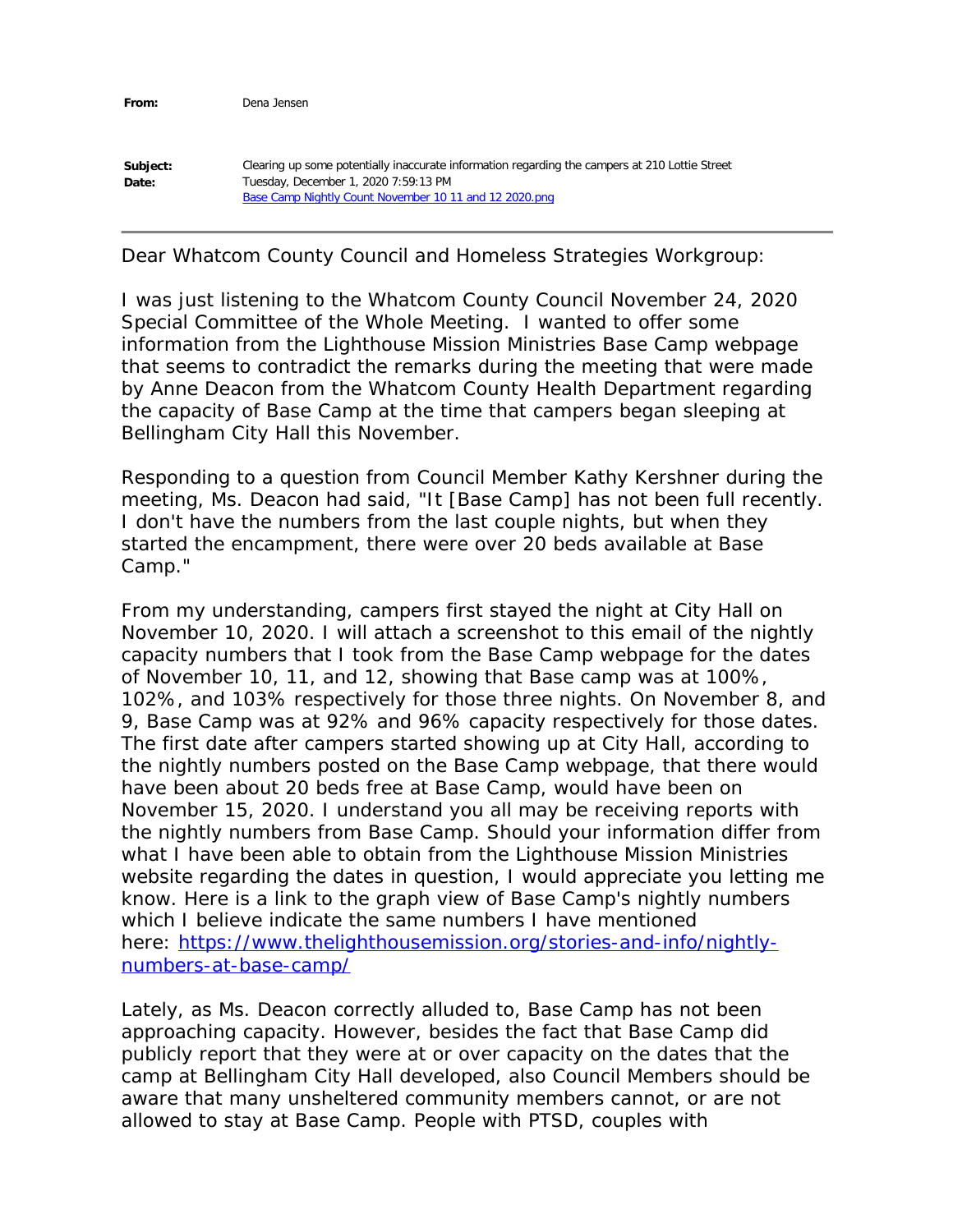compromised physical or mental health who would be endangered if they are separated, people with certain kinds of pets, people who have suffered theft or physical mistreatment from other Lighthouse Mission clients, people suffering from addiction, people who are under 18, etc. in many cases cannot stay at the Lighthouse Mission. Also, the Lighthouse Mission has taken a recent position to not allow people who are staying at the 210 Lottie camp to stay at Base Camp because Lighthouse Mission representatives say they are concerned about those 210 camp members having COVID-19.

Additionally, although it is completely understandable that private shelters may have rules that exclude certain people from their shelters, as Base Camp does, those people still need to be provided a legal place to be protected enough from hostile weather so that they are not in peril of injury, illness, or death. To do otherwise would be inhumane, considered cruel and unusual punishment according to a 9th Circuit Court ruling (https://cdn.ca9.uscourts.gov/datastore/opinions/2018/09/04/15- 35845.pdf), and would be a loss to our community's well-being in personal and financial ways.

Hopefully you have all been down to City Hall by now to see for yourselves what the status is of the people camped at City Hall and to learn more about these individuals and their needs. I am confident you will find that this is not a camp full of housed residents who are simply leading a protest. Many of the campers are those unsheltered people who are normally more concealed from view in wooded areas or along sidewalks behind industrial areas and who have vulnerable, at times during our pandemic, of being vacated from their campsites to search for another camp location.

Those individuals who have been helping service the campers at 210 Lottie and have been helping them manage their environment at the camp, are making appeals to all officials and social service providers to bring forth resources and education to aid in keeping the campers and the community safe. I know that numerous County Council Members provided volunteer winter sheltering services a couple years ago, and while the needed level of dedication may not be as high as then, since community members are already being allowed to help manage the camp, your presence, access to resources, and expertise would be valuable as frequently as you are able to offer them.

Finally, I call on you to facilitate the opening of as many tiny home villages as there is public land suitable for them. The mobile units the County is purchasing can go up quickly and you have numerous service providers willing to operate/manage them. Please get people expediently housed first, and then you can work on ensuring improved and additional services are provided to village residents.